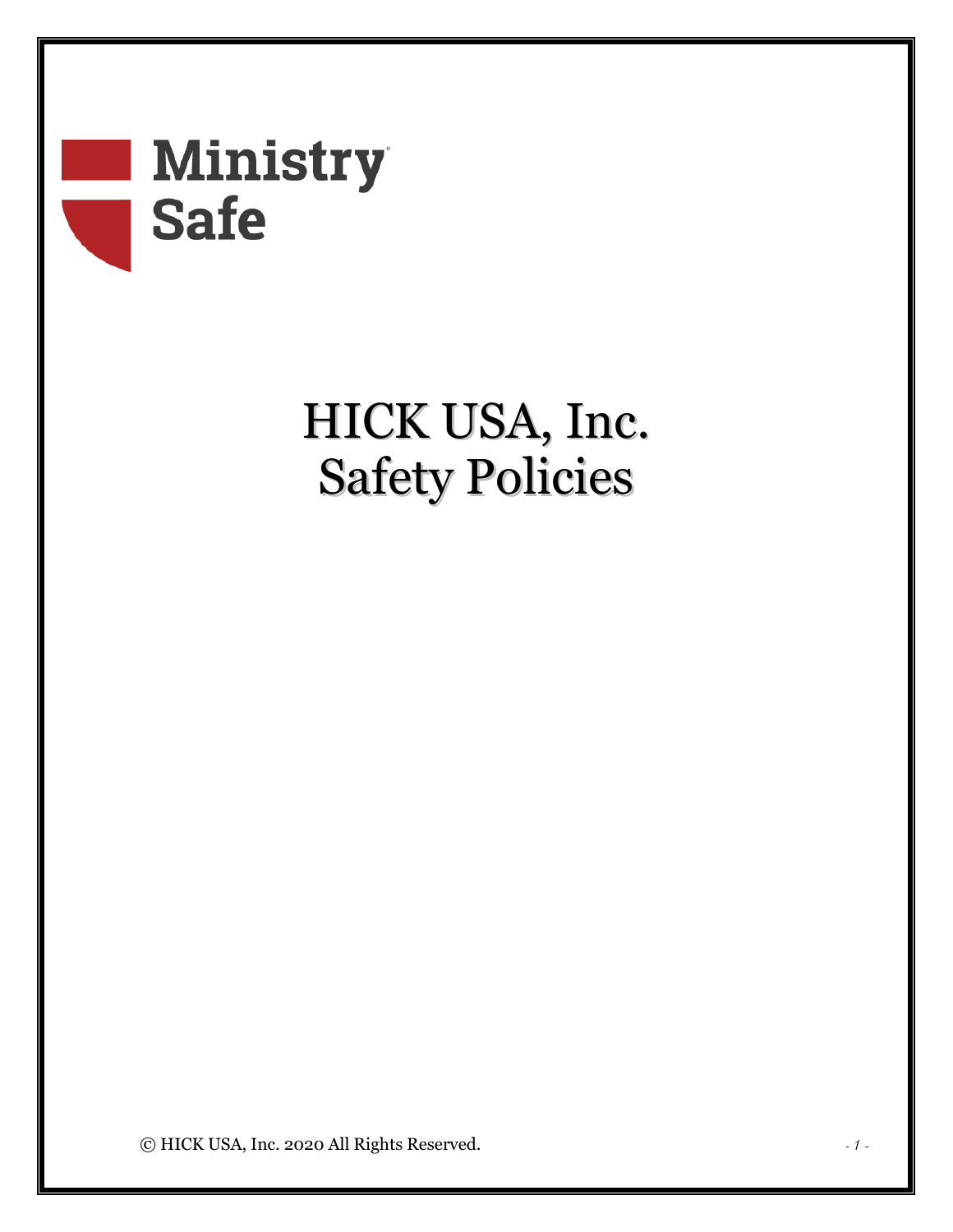Dear Student Ministry Volunteer or Staff Member,

Welcome to HICK USA, Inc.!

At HICK USA, Inc., we take our responsibility to care for students very seriously. These guidelines are intended to facilitate a safe and nurturing environment in which students can grow in relationship with Jesus Christ.

The pages of this handbook provide a general overview of procedures and guidelines for staff members and volunteers serving in Student Ministry to junior high and high school students. Our policies are intended to create a safe environment for students, protecting students, you, and the mission of HICK USA, Inc..

After you have carefully read this policy manual, please sign and return the agreement form located on the last page.

Sincerely,

*HICK USA, Inc. Leadership*

© HICK USA, Inc. 2020 All Rights Reserved. *- 2 -*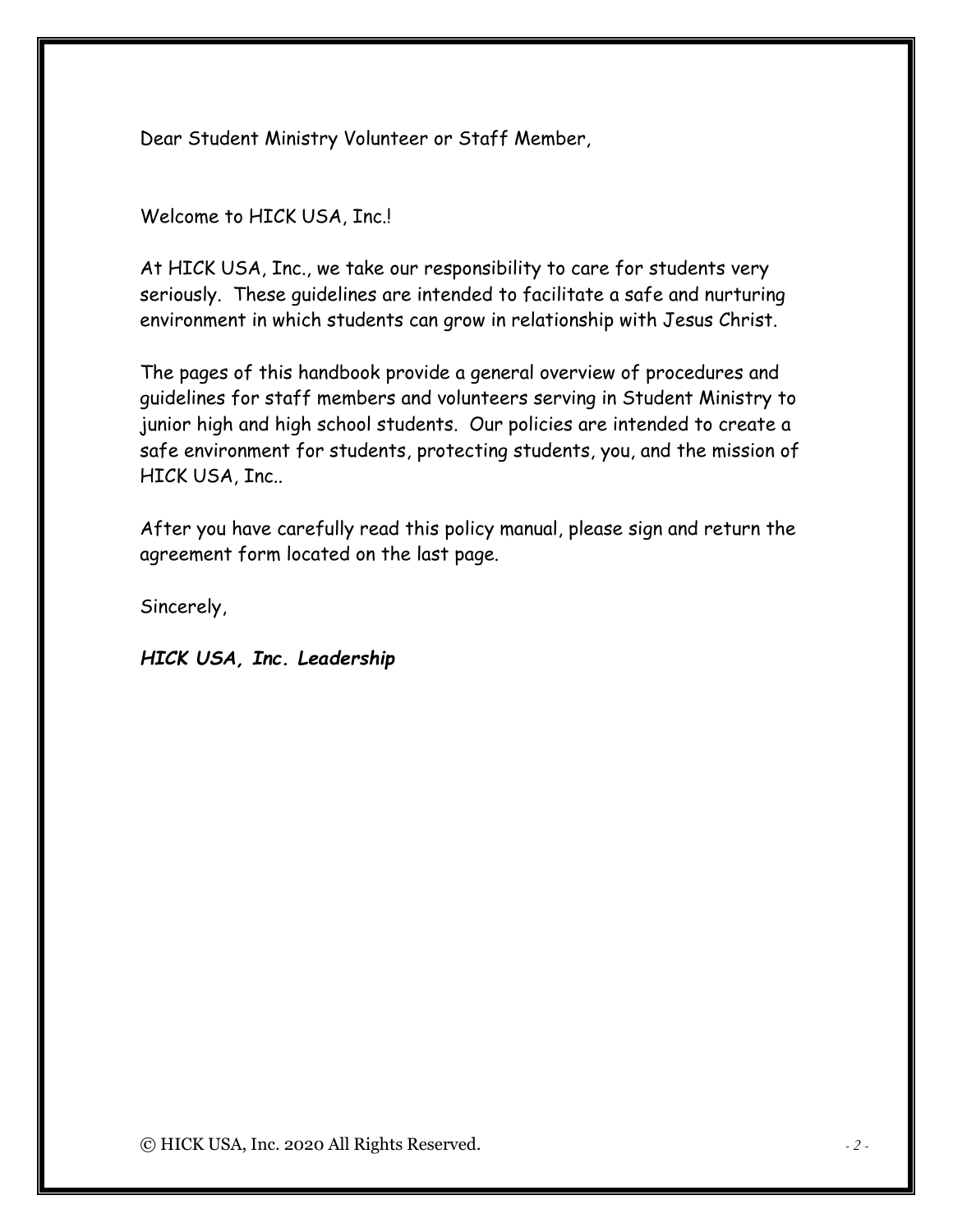## HICK USA, Inc. **Safety Policies & Procedures**

## Contents:

© HICK USA, Inc. 2020 All Rights Reserved.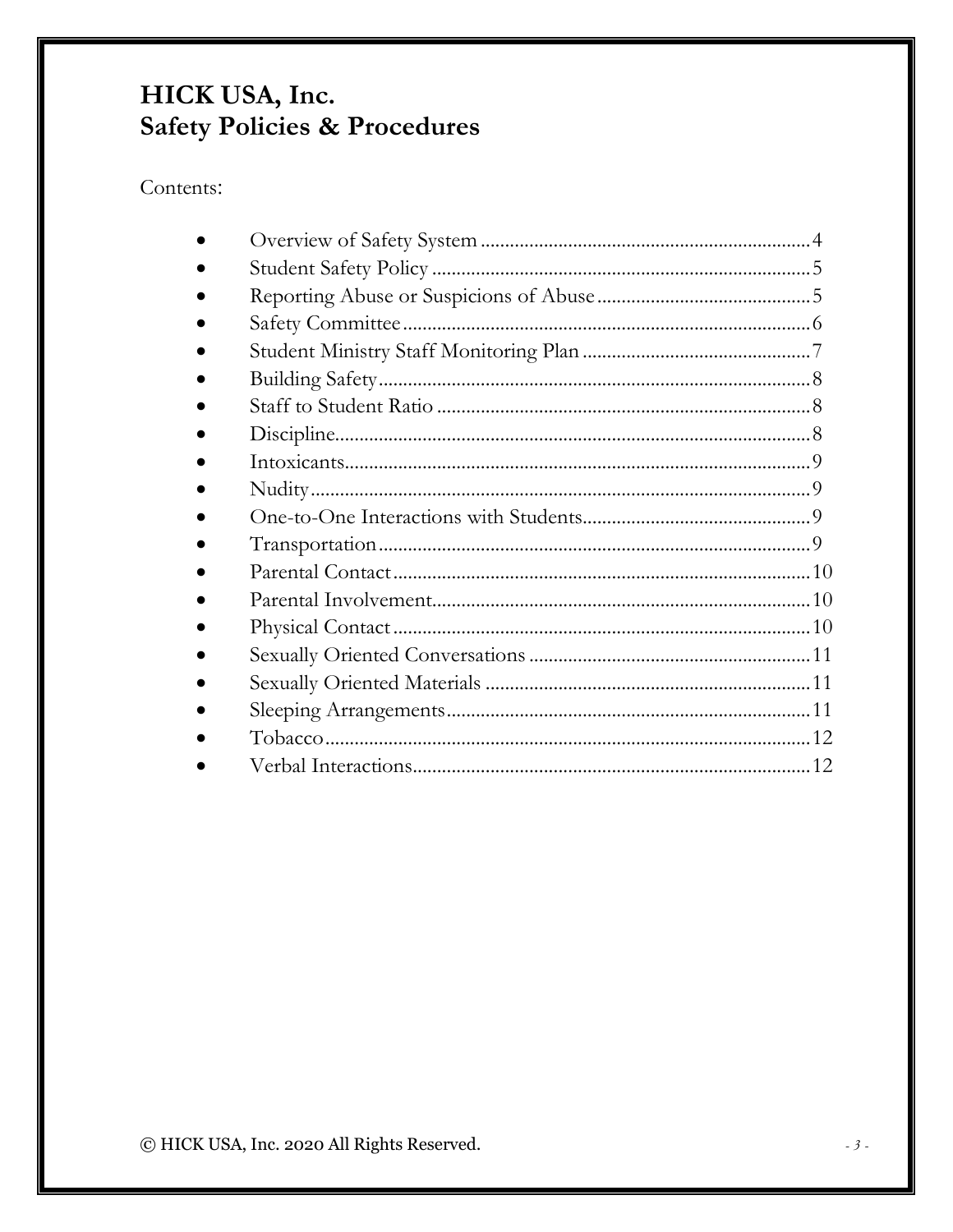## **Overview of HICK USA, Inc. Safety System**

Because we care for students and desire to protect them, HICK USA, Inc. requires all staff members and volunteers working with children or students to complete **FOUR SAFETY STEPS** before ministry work or volunteer placement begins.

#### **STEP ONE: Sexual Abuse Awareness Training**

HICK USA, Inc. policies and procedures require that staff members and volunteers avoid abusive behavior of any kind. Staff members and volunteers are required to report any policy violations to a supervisor or a member of HICK USA, Inc. Leadership. Staff members and volunteers should have a basic understanding of the characteristics of sexual abusers and their behaviors in 'grooming' a student for sexual abuse. Grooming is the process used by an abuser to select a child, win the child's trust (and the trust of the child's parent or 'gatekeeper'), manipulate the child into sexual activity and keep the child from disclosing the abuse.

To equip HICK USA, Inc. staff members and volunteers with information necessary to recognize abuser characteristics and grooming behavior, HICK USA, Inc. requires all staff members and volunteers to complete sexual abuse awareness training. This training will be renewed every two years.

#### **STEP TWO: Screening Process**

Staff members and volunteers are required to complete the HICK USA, Inc.'s Screening Process, which includes:

- A Safety Application (volunteers)
- A face-to-face interview (volunteers)
- References to be checked (volunteers)

\*A volunteer must attend HICK USA, Inc. for six months before being eligible to serve in positions interacting with children or students.

#### **STEP THREE: Policies & Procedures**

Staff members and volunteers are required to review the policies contained in this manual and sign the last page indicating that he or she has read and understood the material, and agrees to comply with policy requirements.

#### **STEP FOUR: Criminal Background Check**

HICK USA, Inc. requires that all staff members and volunteers working or volunteering in children's or student activities or programming undergo a criminal background check. Depending upon position, differing levels or intensity of background check may be required.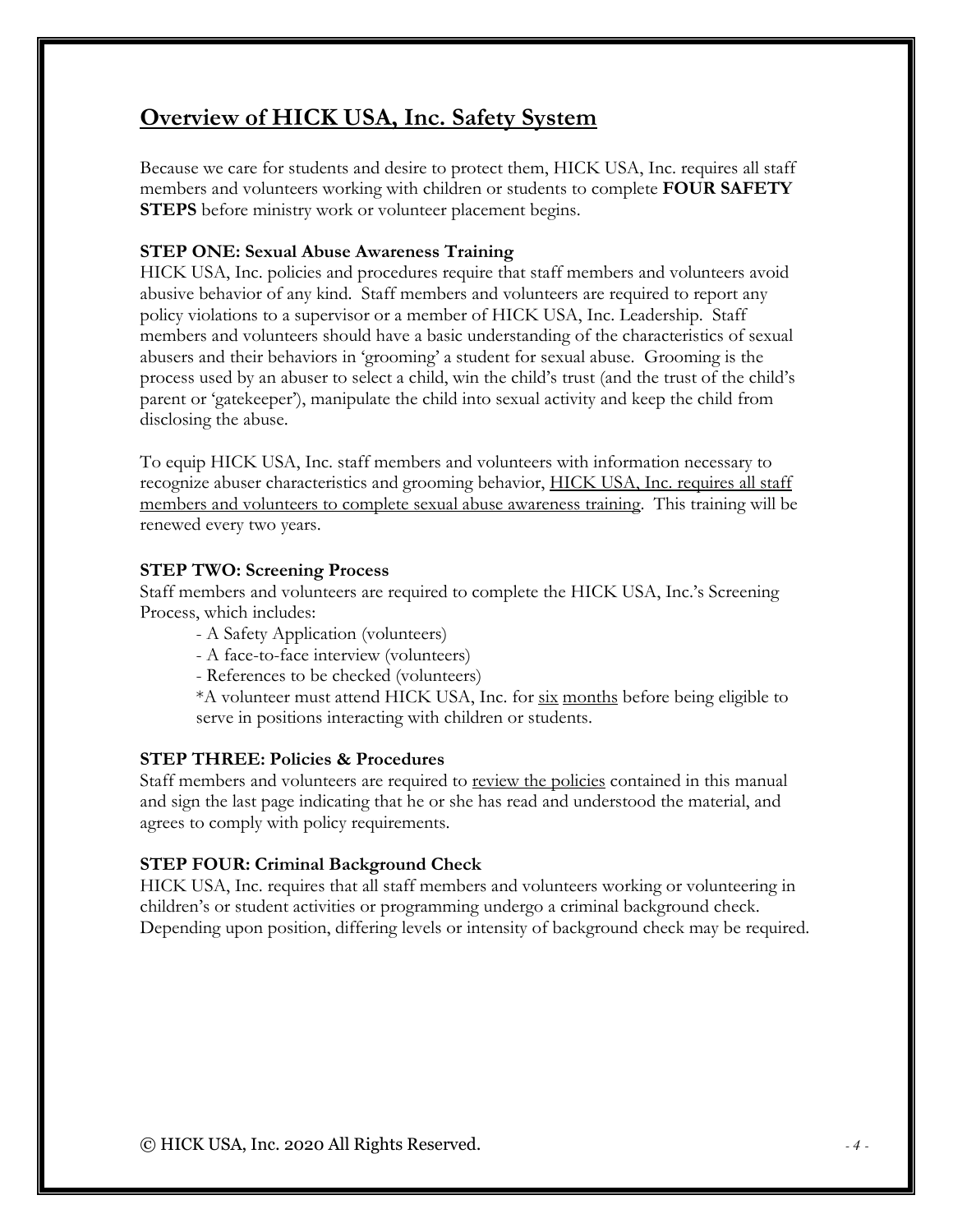### **Student Safety Policy**

#### **ABUSE TOLERANCE**

HICK USA, Inc. has a **zero tolerance for abuse** in ministry programs and ministry activities. It is the responsibility of every staff member and volunteer at HICK USA, Inc. to act in the best interest of students in every program.

In the event that any staff member or volunteer observes any inappropriate behavior (i.e. policy violations, neglectful supervision, poor role-modeling, etc.) or suspected abuse or neglect (physical, emotional, or sexual) it is that individual's responsibility to immediately report these observations to the Executive Board of HICK USA, Inc.

#### **REPORTING SUSPICIOUS OR INAPPROPRIATE BEHAVIORS**

HICK USA, Inc. is committed to providing a safe, secure environment for students and their families. To this end, any report of inappropriate behaviors or suspicions of abuse will be taken seriously and will be reported, in accordance with this policy and state law, to Child Protective Services, or another appropriate agency.

Because sexual abusers 'groom' children for abuse, it is possible a staff member or volunteer may witness behavior intended to 'groom' a student for sexual abuse. Staff members and volunteers are asked to report 'grooming' behavior, any policy violations, or any suspicious behaviors to the Executive Board of HICK USA, Inc.

#### **ENFORCEMENT OF POLICIES**

HICK USA, Inc. staff members and volunteers who supervise other staff or volunteers are charged with the diligent enforcement of all HICK USA, Inc. policies. Violations of these policies are grounds for immediate dismissal, disciplinary action, or reassignment from Student Ministry positions for both volunteers and staff members. Final decisions related to policy violations will be the responsibility of the Executive Board of HICK USA, Inc..

## **Reporting Abuse or Suspicions of Abuse**

#### **REPORTING VIOLATION OF POLICY**

All questions or concerns related to inappropriate, suspicious, or suspected grooming behavior should be directed to an immediate supervisor in the ministry area, the Executive Board of HICK USA, Inc.

#### **CONSEQUENCES OF VIOLATION**

Any person accused of committing a prohibited act or any act considered by the church to be harmful to a child will be immediately suspended from participation in Student Ministry. This suspension will continue during any investigation by law enforcement or Child Protective agencies.

Any person found to have committed a prohibited act may be prohibited from future participation as a staff member or volunteer in all activities and programming that involves children, students or vulnerable populations at HICK USA, Inc.. If the person is a staff member or employee, such conduct may also result in termination of employment from HICK USA, Inc..

© HICK USA, Inc. 2020 All Rights Reserved. *- 5 -*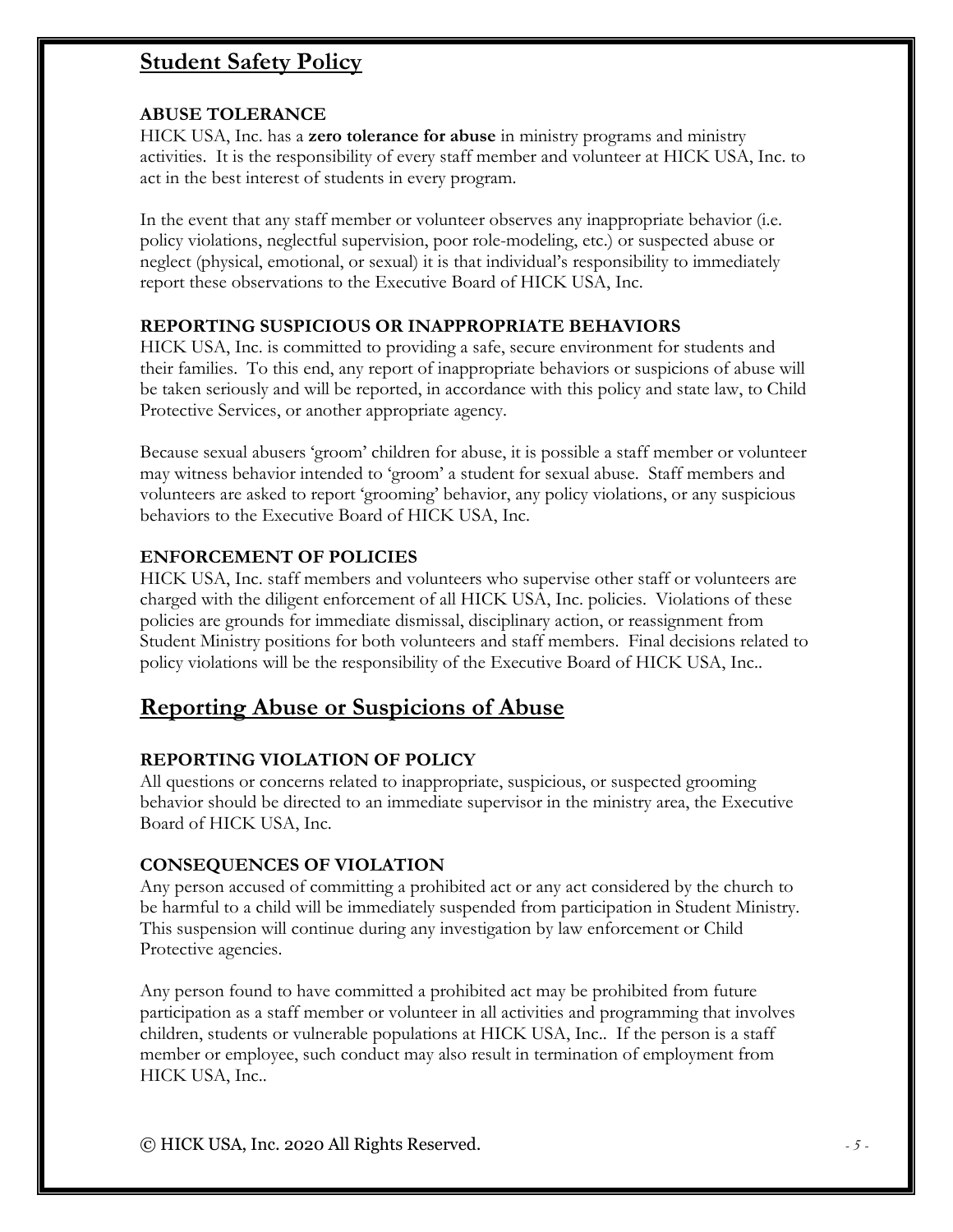Failure to report a policy violation is grounds for termination of an board member. Volunteers who fail to report a policy violation may be restricted from participation in any activities involving children or students at HICK USA, Inc..

#### **REPORTING SUSPICIONS OF ABUSE TO LAW ENFORCEMENT AGENCIES**

THIS SECTION SHOULD INCLUDE A SHORT SYNOPSIS OF YOUR STATE REPORTING REQUIREMENTS, *UNLESS* YOUR CHURCH POLICY IS TO REPORT ALL SUSPICIONS OR ALLEGATIONS OF ABUSE, REGARDLESS OF STATE LAW REQUIREMENTS. (BEST PRACTICE)

#### WHEN IN DOUBT, *REPORT!*

#### **RESPONSE TO REPORT OF ABUSE**

HICK USA, Inc. Leadership will take appropriate action on behalf of the church when a report of abuse occurs.

## **HICK USA, Inc. Safety Committee**

#### **SAFETY COMMITTEE**

Recognizing the importance of providing and maintaining a safe environment for children and students, HICK USA, Inc. will appoint and maintain a Safety Committee, which will meet once each quarter.

#### **MISSION STATEMENT**

The purpose of the Safety Committee is to enable HICK USA, Inc.'s Children's and Student Ministries to carry out appropriate ministry activities while safeguarding program participants against emotional, physical or sexual abuse.

#### **COMPOSITION**

The Safety Committee will be comprised of the Executive Board of HICK USA, Inc. or a special committee generated for this purpose at a future time with ministry growth.

#### **MEETINGS**

The Executive Director will chair the meeting of the Safety Committee on a quarterly basis to discuss risk management practices and updates. The Safety Committee will also meet on an emergency basis upon the recommendation of a member or following the report of any incident or allegation.

#### **RESPONSIBILITIES**

The Safety Committee will be charged with the following duties:

- 1. Applying existing HICK USA, Inc. policies and procedures related to student safety and risk management issues.
- 2. Monitoring all Student Ministry programs for ongoing compliance with safety policies.
- 3. Making recommendations regarding safety issues to HICK USA, Inc. Executive Board

© HICK USA, Inc. 2020 All Rights Reserved. *- 6 -*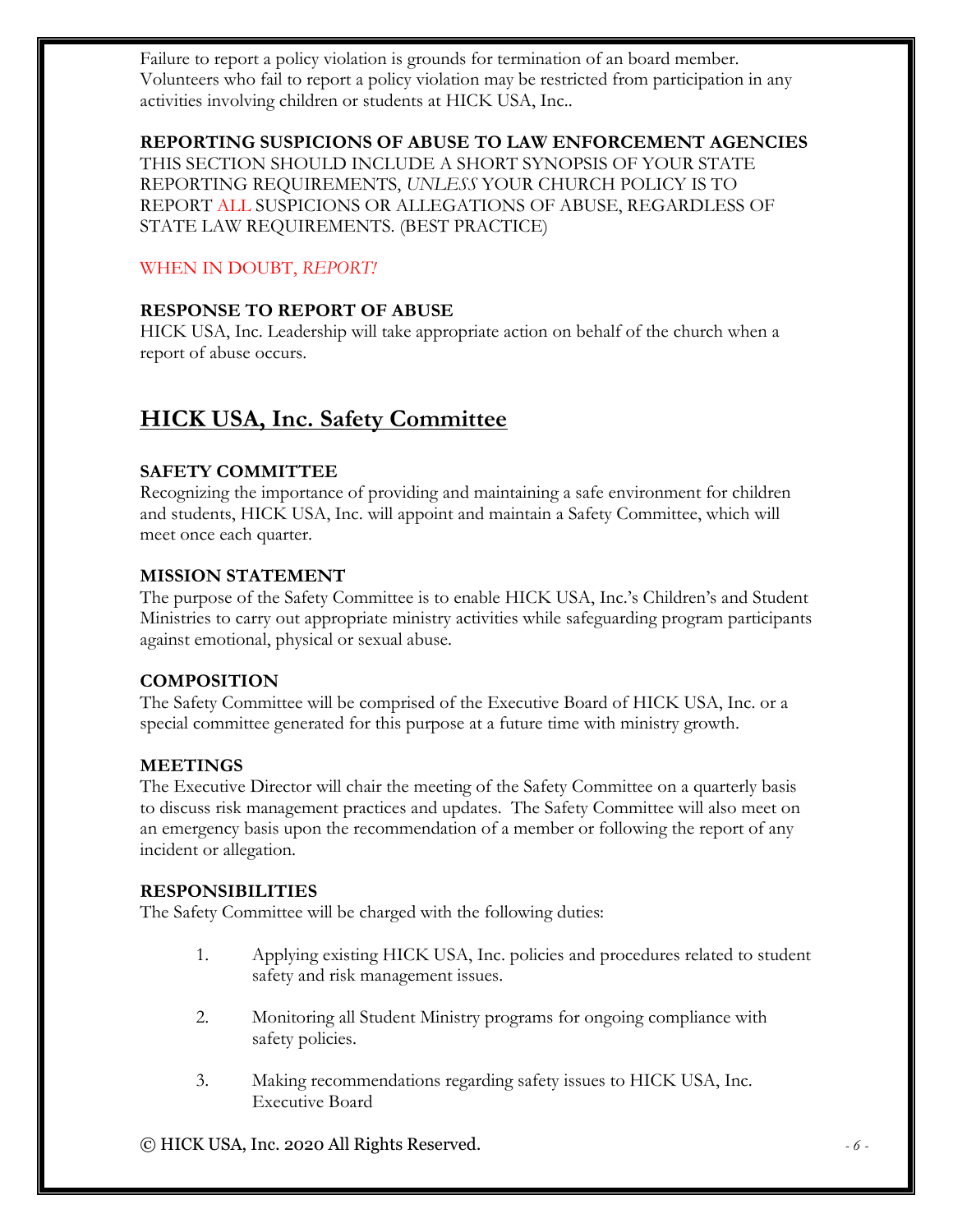#### **BUILDING SAFETY**

The Executive Director will be responsible for ensuring that the Student Ministry area is monitored during Sunday classes or programming. This will include unobserved monitoring of staff members, volunteers and students in student classrooms or meetings.

No student will ever be left unattended or unsupervised during Student Ministry programs or meetings. Student Ministry staff members or volunteers are prohibited from being alone with an individual student in any room or building. In the event a staff member or volunteer finds himself/herself alone with a single student, that staff member or volunteer will take the student to a room or building occupied by others, or to a location easily observed by others. (Example: If a student desires additional conversation or counsel with a staff member or volunteer after regular programming has concluded, move to an adjoining room where other staff members or volunteers are present, or into a public space.)

After every programming event, staff members and volunteers must ensure every room and restroom is checked prior to leaving.

Any two students together in an unseen or less easily viewed area should be redirected to another (more open) area.

#### **STAFF TO STUDENT RATIO**

HICK USA, Inc. is committed to providing adequate supervision in all Student Ministry activities and programs. Accordingly, the following ratios will be observed for Student Ministry activities and programs:

For groups up to and including 10 students, there will be at least 2 staff member or volunteer supervising. For groups ranging from 11 to 29 students, there will be at least 2 staff members or volunteers supervising. For groups larger than 30 students, there will be at least 3 staff members or volunteers supervising.

If a worker is out of ratio it is his or her responsibility to immediately notify supervisory staff responsible for the program or event. The responsible supervisory staff member will make diligent effort to immediately bring staff member/volunteer to student ratios into compliance with this policy.

#### **DISCIPLINE**

It is the policy of HICK USA, Inc. that staff members and volunteers are prohibited from using physical discipline in any way for behavior management of children or students. **No form of physical discipline is acceptable.** This prohibition includes spanking, slapping, pinching, hitting, or any other physical force as retaliation or correction or inappropriate behaviors by students. If a student is unruly or fails to comply with verbal warnings or instructions from staff/volunteers, that student will be asked to leave (if not endangered by doing so) or the student's parent will be contacted to pick up the student. In the event of a fight or physical altercation, staff members will verbally redirect students involved and will try to avoid physical intervention. Uncontrollable or unusual behavior should be reported immediately to parents and the Executive Director.

© HICK USA, Inc. 2020 All Rights Reserved. *- 7 -*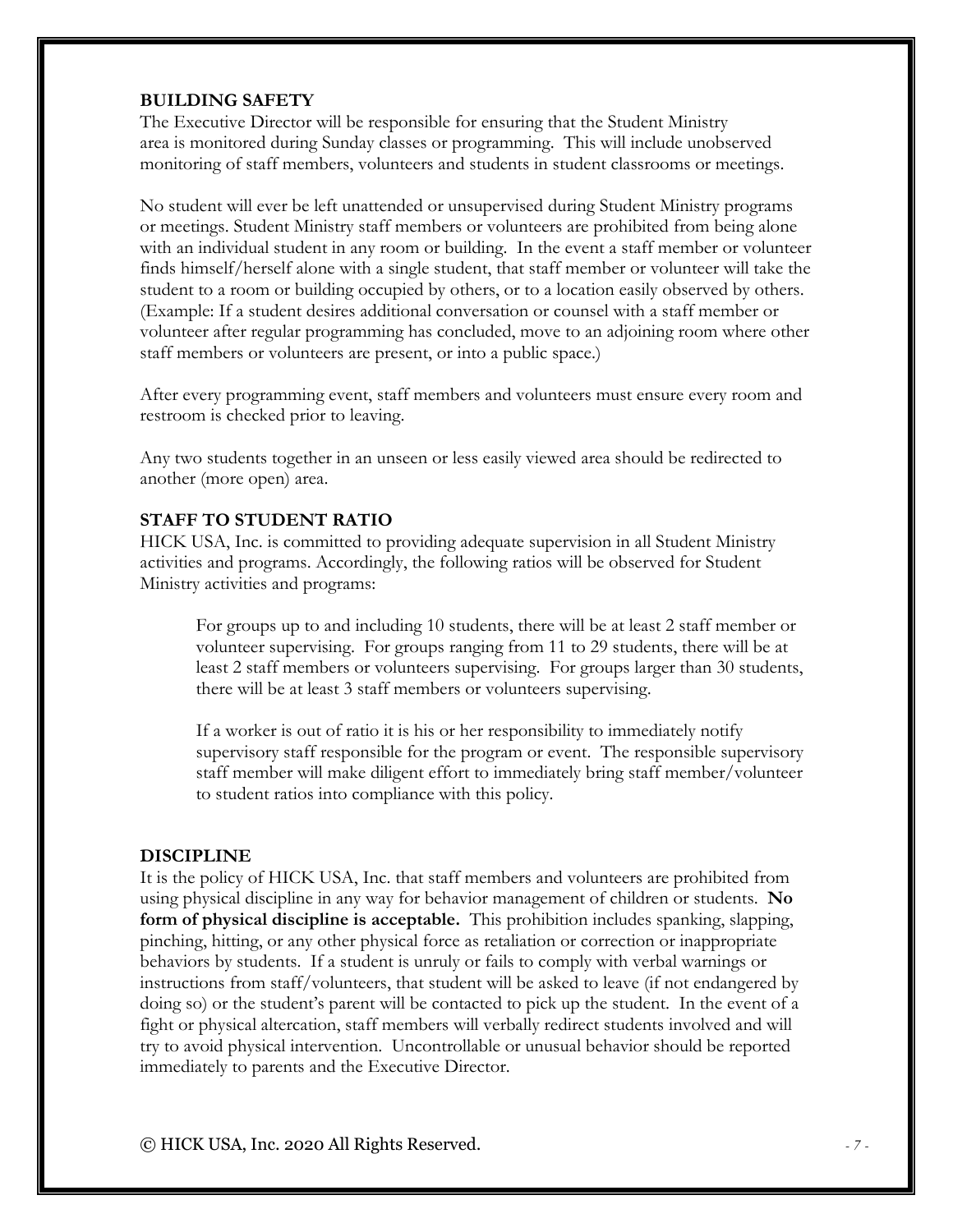#### **INTOXICANTS**

Staff and volunteers are prohibited from the use, possession, or being under the influence of alcohol or any illegal drugs while in any church facility, while traveling with students, or while working with or supervising students.

#### **NUDITY**

Staff and volunteers in HICK USA, Inc.'s student ministry should never be nude in the presence of students in their care. In the event there is a situation that may call for or contemplate the possibility of nudity (i.e. changing clothes during a pool party, weekend or overnight retreat, etc.), the staff member or volunteer leading the event will communicate a plan to the Executive Board concerning arrangements for showering or changing clothes.

#### **ONE-TO-ONE INTERACTIONS WITH STUDENTS**

HICK USA, Inc. recognizes that meeting the emotional needs of students may occasionally require staff member and volunteers to minister to them on an individual basis. Staff Members and volunteers should observe the following guidelines when interacting with students.

#### **Individual Meetings**

Staff members and volunteers should conduct one-to-one meetings with an individual student at a time when others are present and where interactions can be easily observed, unless prior approval is obtained from the Student Minister.

If a closed-door meeting must occur, the student staff member must inform another staff member BEFORE the meeting occurs, and the door remains unlocked.

#### **PARENTAL CONTACT**

Parents whose student is participating in HICK USA, Inc.'s Student Ministry activities and programs will be contacted if their child becomes severely ill, injured, or has a severe disciplinary problem while participating in Student Ministry programs.

#### **PARENTAL INVOLVEMENT**

Parents have an open invitation to observe all programs and activities in which their student is involved. However, parents who desire to participate in or have continuous, ongoing contact with Student Ministry programs will be required to complete the HICK USA, Inc. volunteer application and screening process.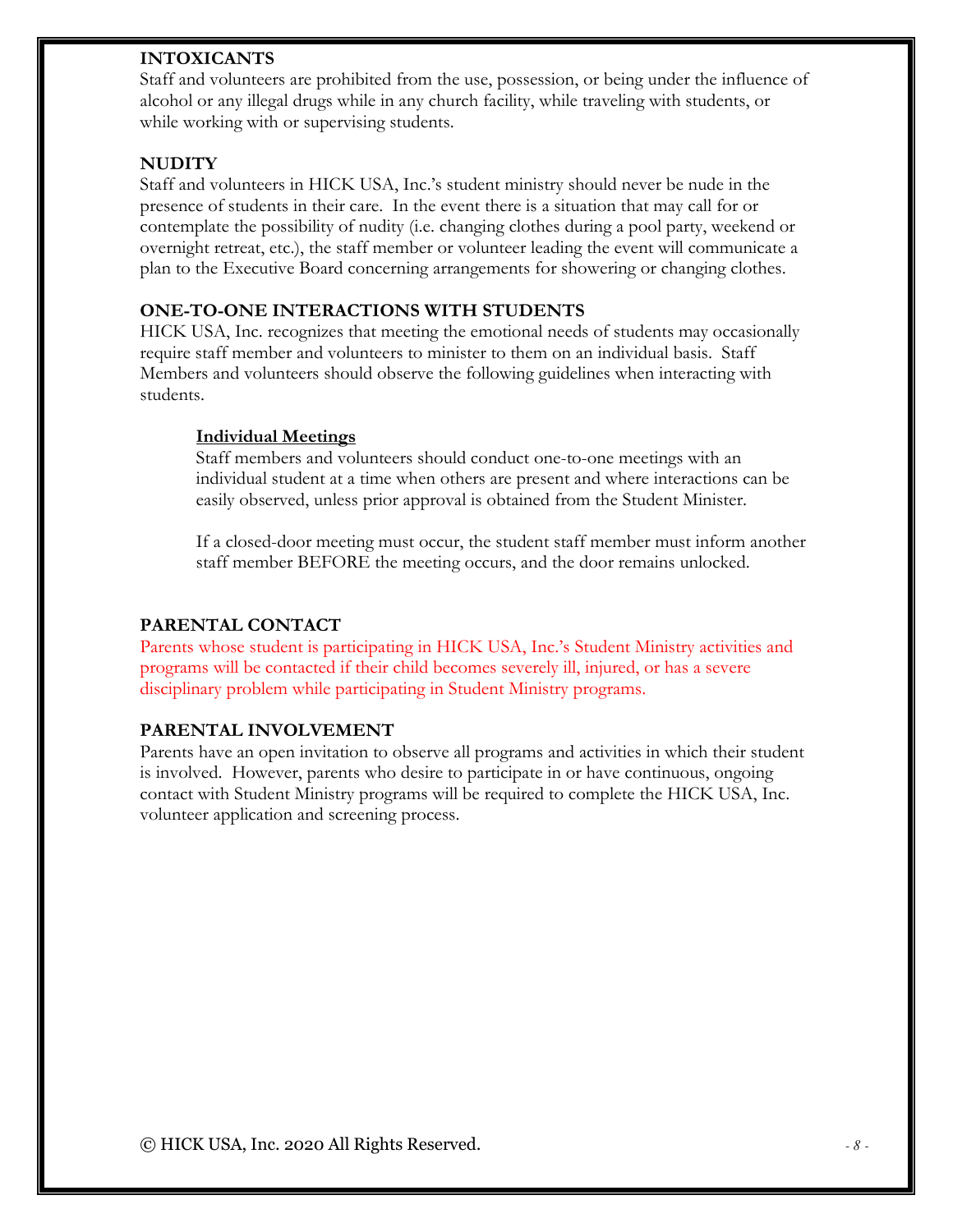#### **PHYSICAL CONTACT**

HICK USA, Inc. is committed to protecting students in its care. To this end, HICK USA, Inc. has implemented a 'physical contact policy' that promotes a positive, nurturing environment for our Student Ministry programs. The following guidelines are to be carefully followed by anyone working in Student Ministry programs:

- 1. Hugging, pats on the back and other forms of appropriate physical affection between staff members or volunteers and students are important for student's development and are generally suitable in the church setting.
- 2. Inappropriate touching and inappropriate displays of affection are forbidden. Any inappropriate physical contact, touching or displays of affection should be immediately reported to an immediate supervisor, the Executive Board of HICK USA, Inc.
- 3. Physical contact should be for the benefit of the student, and never be based upon the emotional needs of a staff member or volunteer.
- 4. Physical contact and affection should be given only in observable places or when in the presence of other students or student staff members and volunteers. It is much less likely that touch will be inappropriate or misinterpreted as such when physical contact is open to observation.
- 5. Physical contact in any form should not give even the appearance of wrongdoing. The personal behavior of staff or volunteers in the Student Ministry must foster trust at all times. Personal conduct must be above reproach.
- 6. Do not force any physical contact, touch or affection upon a reluctant student. A student's preference not to be touched must be respected.
- 7. Student staff and volunteers are responsible for protecting students under their supervision from inappropriate or unwanted touch by others.
- 8. Any inappropriate behavior or suspected abuse must be reported immediately to an immediate supervisor, the Executive Board of HICK USA, Inc.

#### **SEXUALLY ORIENTED CONVERSATIONS**

Staff members and volunteers are prohibited from engaging in any sexually oriented conversations with students and are not permitted to discuss any inappropriate or explicit information about their own personal relationships, dating or sexual activities with any student in the program. However, it is expected that from time to time Student ministry discussions and lessons may address issues related to purity, dating, sex and human sexuality. These lessons will occur in group settings, and will convey the church's views on these topics.

#### **SEXUALLY ORIENTED MATERIALS**

Staff members and volunteers of are prohibited from possessing (or transmitting to any student) any sexually oriented materials (magazines, cards, images, videos, pictures, films, etc.) on church property or in the presence of students, including those in electronic form.

© HICK USA, Inc. 2020 All Rights Reserved. *- 9 -*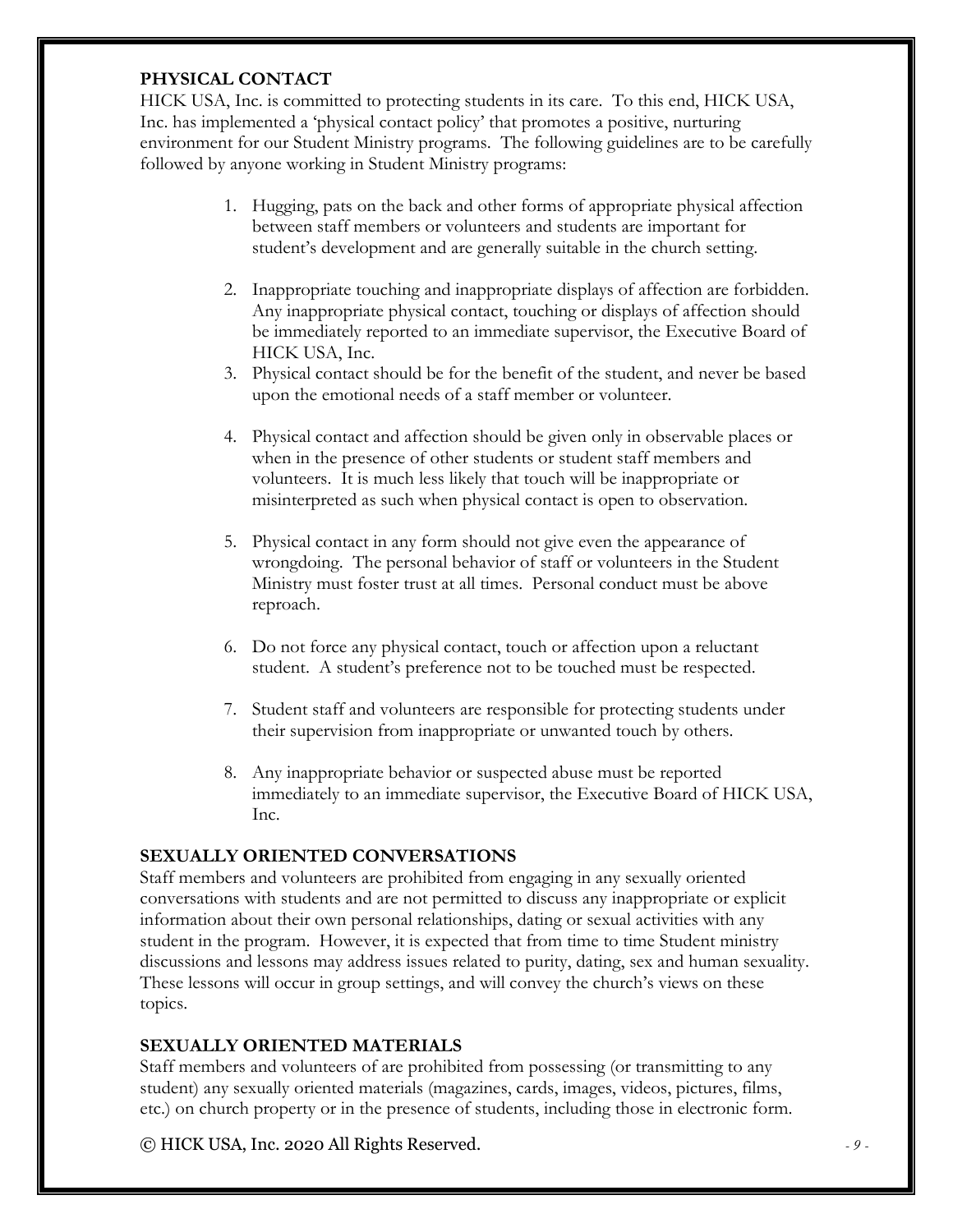#### **SLEEPING ARRANGEMENTS**

It is anticipated that certain Student Ministry activities may occasionally require that overnight sleeping arrangements be made for students and staff members and volunteers (i.e. lock-ins, mission trips, ski trips, etc.). In the event an activity requires sleeping arrangements, staff members and volunteers will strictly observe the following rules:

- 1. The 2-adult rule must be followed; a single student should not be alone with a staff member or volunteer.
- 2. All adult leaders must have previously completed the Church's screening and training process.
- 3. Overnight sleeping arrangements must be submitted in writing to and approved by the Executive Board prior to the activity.
- 4. As long as any students are awake, one trip leader must be awake and monitoring students to ensure safe behavior.
- 5. Leaders should check with parents and use good judgment regarding PG or PG-13 movies. No R-rated movies are permitted.
- 6. Appropriately modest sleeping attire must be worn; both tops and bottoms.
- 7. In the event of a sleepover on campus that involves both boys and girls, boys and girls must sleep in separate rooms, properly supervised by student leaders of the same gender.
- 8. Staff members and volunteers will monitor sleeping students by periodically conducting visual bed checks to ensure that sleeping students remain in designated sleeping places. During bed checks, staff members and volunteers should never physically touch a student.
- 9. Whenever possible, at least one staff member or volunteer will sleep in the same room (but not same bed) as students, or in an adjoining room with the door between the rooms kept open.
- 10. In the event that overnight arrangements do not include standard beds, each staff member, volunteer, and student will use single sleeping bags or blankets. In these instances a "one-person-to-one bag or blanket" rule will be observed.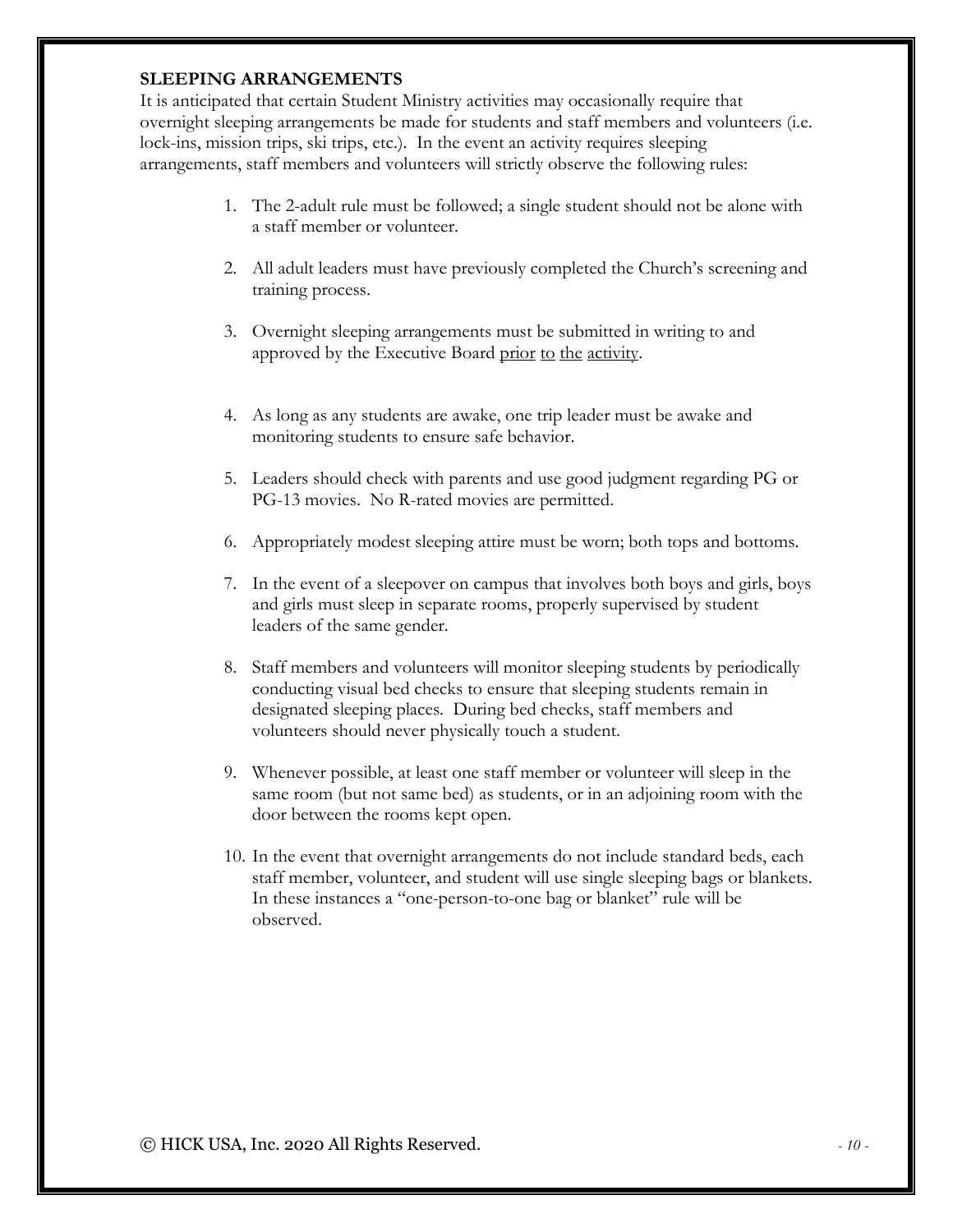#### **TOBACCO**

HICK USA, Inc. requires staff members and volunteers to abstain from the use or possession of tobacco products in Church facilities, while in the presence of students or their parents, and during activities or programs. HICK USA, Inc. is a tobacco-free facility.

#### **VERBAL INTERACTIONS**

Verbal interactions between staff members or volunteers and students should be positive and uplifting. HICK USA, Inc. staff members and volunteers should strive to keep verbal interactions encouraging, constructive, and mindful of their mission of aiding parents in the spiritual growth and development of students.

To this end, staff members and volunteers should not talk to students in a way that is or could be construed by any reasonable observer as harsh, threatening, intimidating, shaming, derogatory, demeaning, or humiliating. In addition, staff and volunteers are expected to refrain from swearing in the presence of students.

#### **HICK USA, Inc. Mission**

**Share the love of Christ as we share the outdoors together.**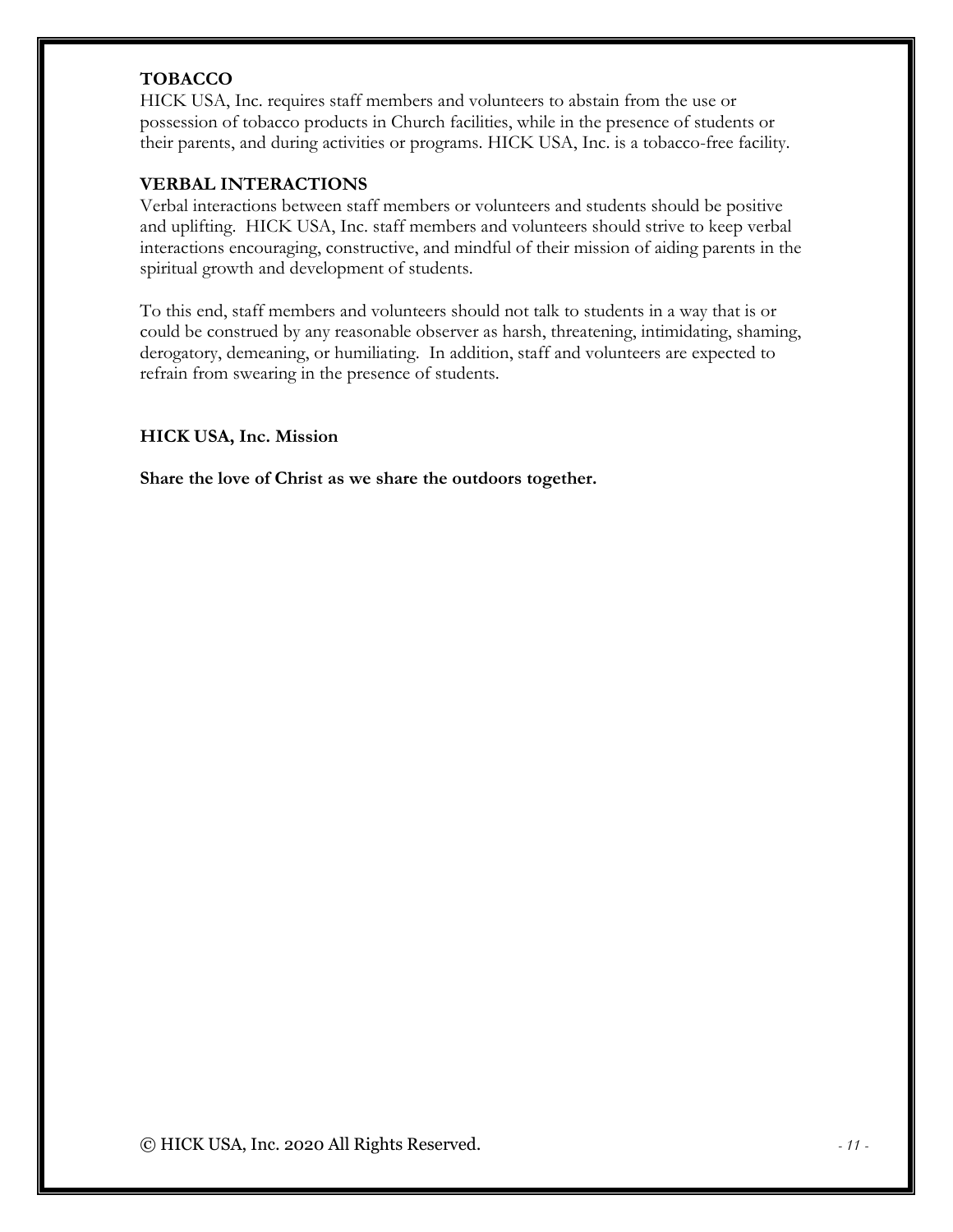## **Policies and Procedures**

### **Statement of Acknowledgment and Agreement**

I have received and read a copy of HICK USA, Inc.'s Student Ministry Policies and Procedures Manual and understand the importance of the matters set forth within the manual. I agree to follow and abide by these guidelines during my service at HICK USA, Inc..

Further, I understand that the manual may be modified at any time, and that any guidelines may be amended, revised, or eliminated at any time by HICK USA, Inc..

I also acknowledge that I have reviewed and agree to fulfill the duties listed in the Manual. While, ideally, I will serve in this ministry for the agreed term, I understand that I may choose to end this relationship at any time. If possible, I will provide two weeks' notice to my supervisor.

I further acknowledge and understand that the materials and guidelines contained in this manual in no way express or imply a contractual employment relationship between HICK USA, Inc. and me. If I am applying as a volunteer, I acknowledge and agree that I will receive no compensation for hours worked.

Finally, I understand that it is my responsibility to review new guidelines that are created and distributed as well as manual guidelines that are changed or deleted.

I hereby acknowledge receipt of HICK USA, Inc. Student Ministry policies and procedures manual.

 $\overline{\phantom{a}}$  , where the contract of the contract of the contract of the contract of the contract of the contract of the contract of the contract of the contract of the contract of the contract of the contract of the contr Staff Member or Volunteer's name (please print)

 $\overline{\phantom{a}}$  , where the contract of the contract of the contract of the contract of the contract of the contract of the contract of the contract of the contract of the contract of the contract of the contract of the contr

Staff Member or Volunteer's signature

Date:

[This page is to remain attached to HICK USA, Inc. Student Ministry Safety Policies.]

© HICK USA, Inc. 2020 All Rights Reserved. *- 12 -*